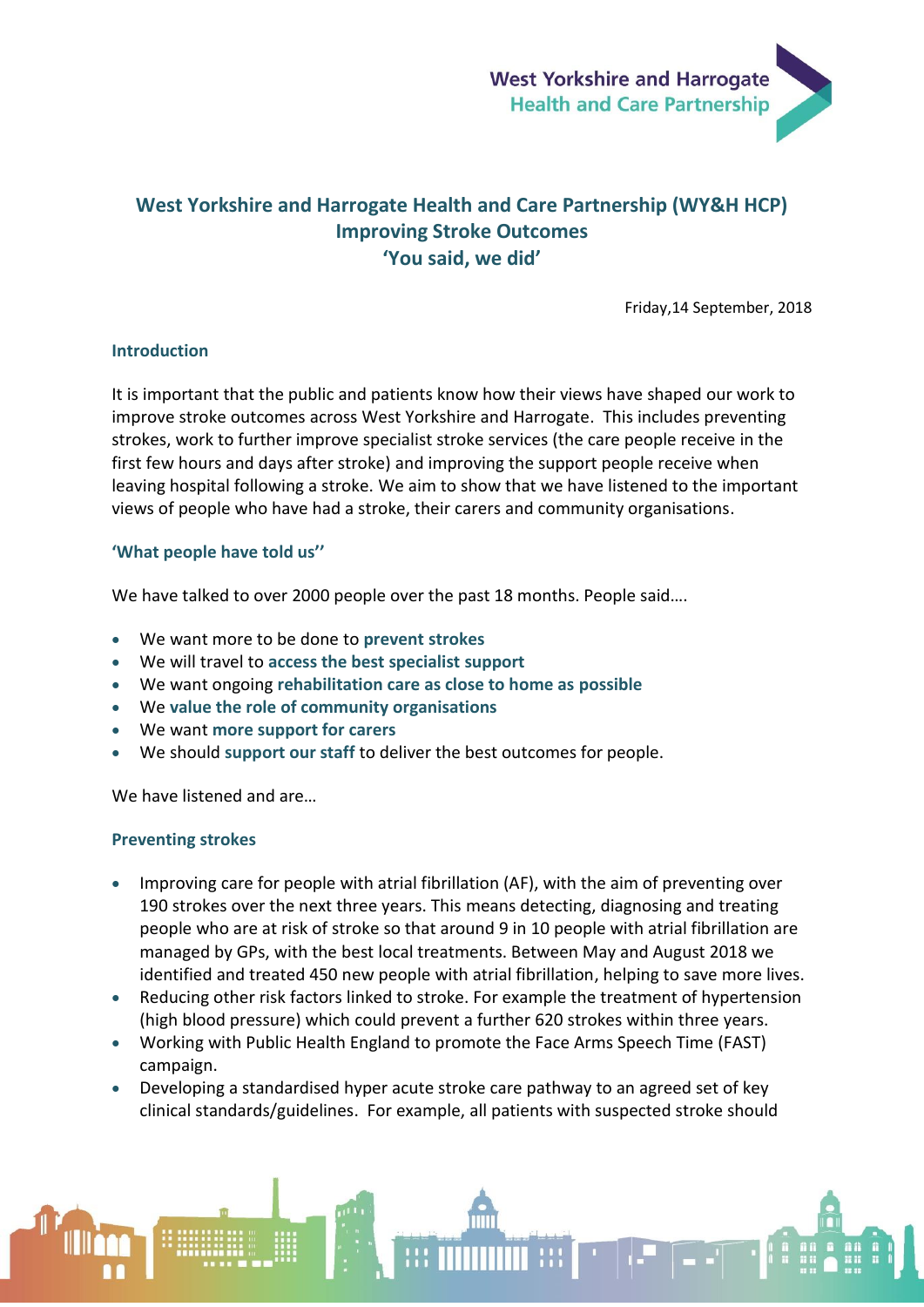receive a brain scan within 1hr of arrival at hospital; and people should return as close to home as quickly possible.

## **Accessing the best specialist support**

- We have developed proposals for what the best delivery of care models and pathways could look like, in line with national clinical standards by reviewing the current hyper acute stroke services across West Yorkshire and Harrogate.
- Local clinicians and health care professionals have developed clinical standards, standardised care pathways and policies to reduce variation and further improve stroke outcomes.
- These have been developed by reflecting national guidelines and feedback from all of our engagement.

### **Care closer to home**

 We have set out standards and outcomes covering the whole stroke pathway, including rehabilitation and community services. We are at the beginning of our conversations with our local areas about care closer to home and identifying and sharing good practice.

## **Role of community organisations and more support for unpaid carers**

 We are discussing with each of our six local places what further actions (if any) will be needed locally to deliver the standards and outcomes in the whole stroke pathway. This includes the role of community organisations and support for unpaid carers.

### **Supporting our staff**

- We are supporting our staff to make the most of their valuable skills and expertise. We have surveyed specialist stroke services staff and have secured £20, 000 funding to establish a stroke clinical network to better support, recruit and retain our skilled workforce.
- We are developing new and extended roles (such as advance practice)
- We are responding to national guidance and strategies relating to the stroke workforce.

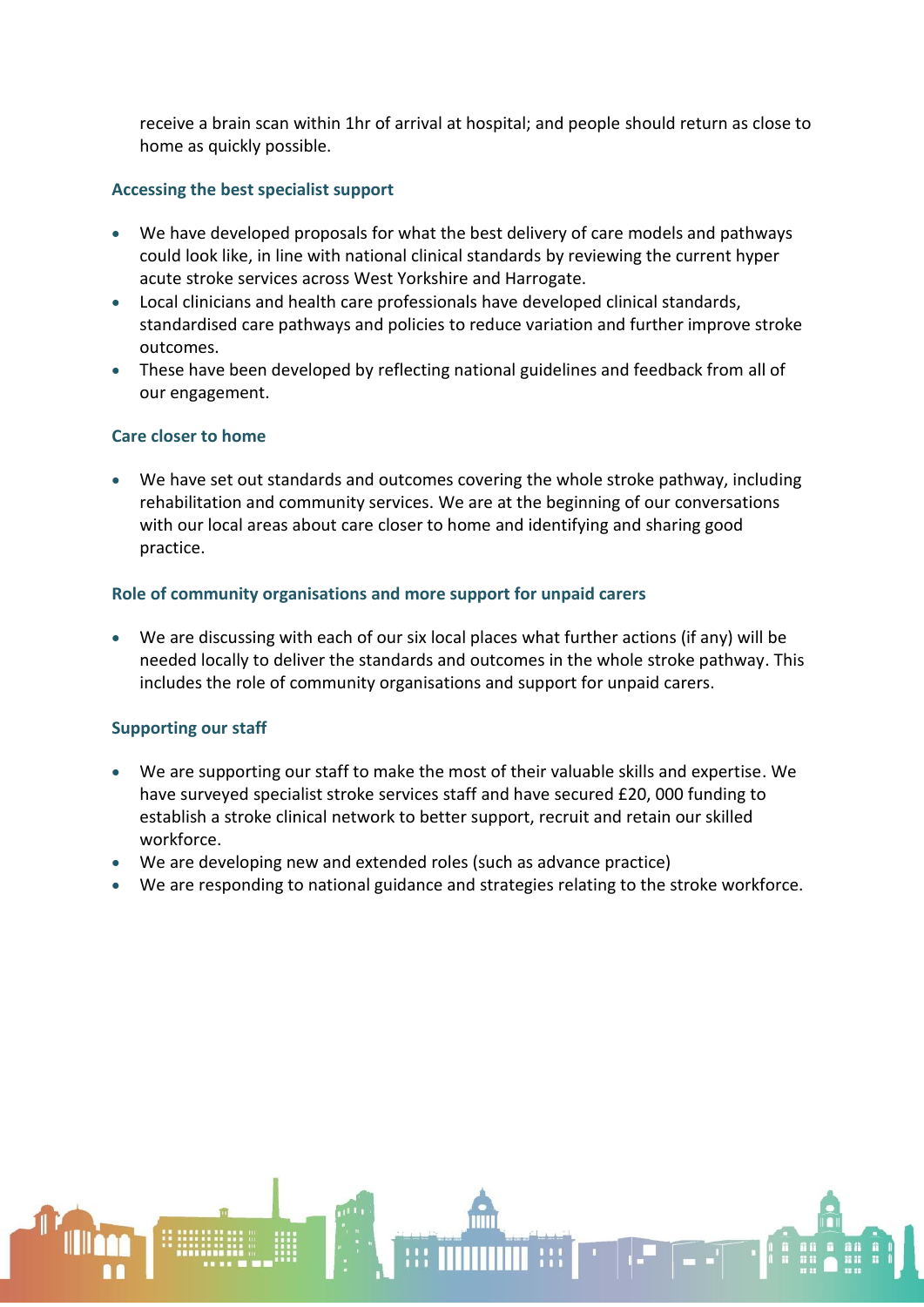## **Background information**

We have talked to over 2000 people over the past 18 months, this has included working with Healthwatch and our communications and engagement leads. We:

- Engaged with people in 2017 to seek their views on stroke care these findings laid the foundation for our work to date. Over 1500 people gave their views via an online survey, outreach sessions with voluntary and community groups, and interviews with people in GP practices, rehabilitation units, stroke wards, and libraries. Stroke consultants also took part in sessions so that people could hear first-hand about the care and support available from health professionals.
- Held a stroke clinical summit in May 2017 where over 50 health care professionals came together to discuss how best they could work together to prioritise the way we deliver stroke care now and in the future
- Had further conversations in public to further develop our work in February, March and May 2018. This included voluntary, community organisations, people who have had a stroke, carers and councillors. Over 500 people took part in these conversations.
- The Stroke Association is represented on our stroke programme board and we have discussed our work with other VCS organisations and carers. We also have a patient representative on our Stroke Programme Group.

Providing the best stroke services possible across West Yorkshire and Harrogate to further improve quality and stroke outcomes is a priority for us all and something we are committed to achieving.

In 2016/17 there were approximately 3,700 strokes in West Yorkshire and Harrogate. The Partnership's ambition is to have fewer stroke across the area, more lives saved, reduced delays and improved recovery outcomes. Our aim is to improve quality outcomes for people requiring stroke care, ensuring that services are resilient and 'fit for the future'.

Stroke care is one of the priority areas of work highlighted in the draft West Yorkshire and Harrogate [Sustainability and Transformation Plan \(STP\)](https://www.wyhpartnership.co.uk/application/files/7315/0184/5403/Final-draft-submission-plan.pdf) published in November 2016. It is also highlighted in "[Our next steps to better health and care for](https://www.wyhpartnership.co.uk/next-steps) everyone" document published in January 2018.

WY&H currently has five hyper-acute stroke units (HASU), based in:

- Bradford Teaching Hospitals NHS Foundation Trust Bradford Royal Infirmary
- Calderdale and Huddersfield NHS Foundation Trust Calderdale Royal Hospital
- Harrogate and District NHS Foundation Trust
- Leeds Teaching Hospitals NHS Trust Leeds General Infirmary; and
- Mid Yorkshire Hospitals NHS Trusts Pinderfields Hospital.

Work across West Yorkshire and Harrogate via the Clinical Forum and Joint Committee of Clinical Commissioning Groups has highlighted the importance of stroke prevention, community rehabilitation and after care support delivered in our six local places (Bradford District and Craven; Calderdale, Harrogate, Leeds, Kirklees and Wakefield).

This is especially important given that we have an ageing population and people are living with multiple long term conditions for longer. A key part of our work is preventing ill health so people can live a long and healthy life.